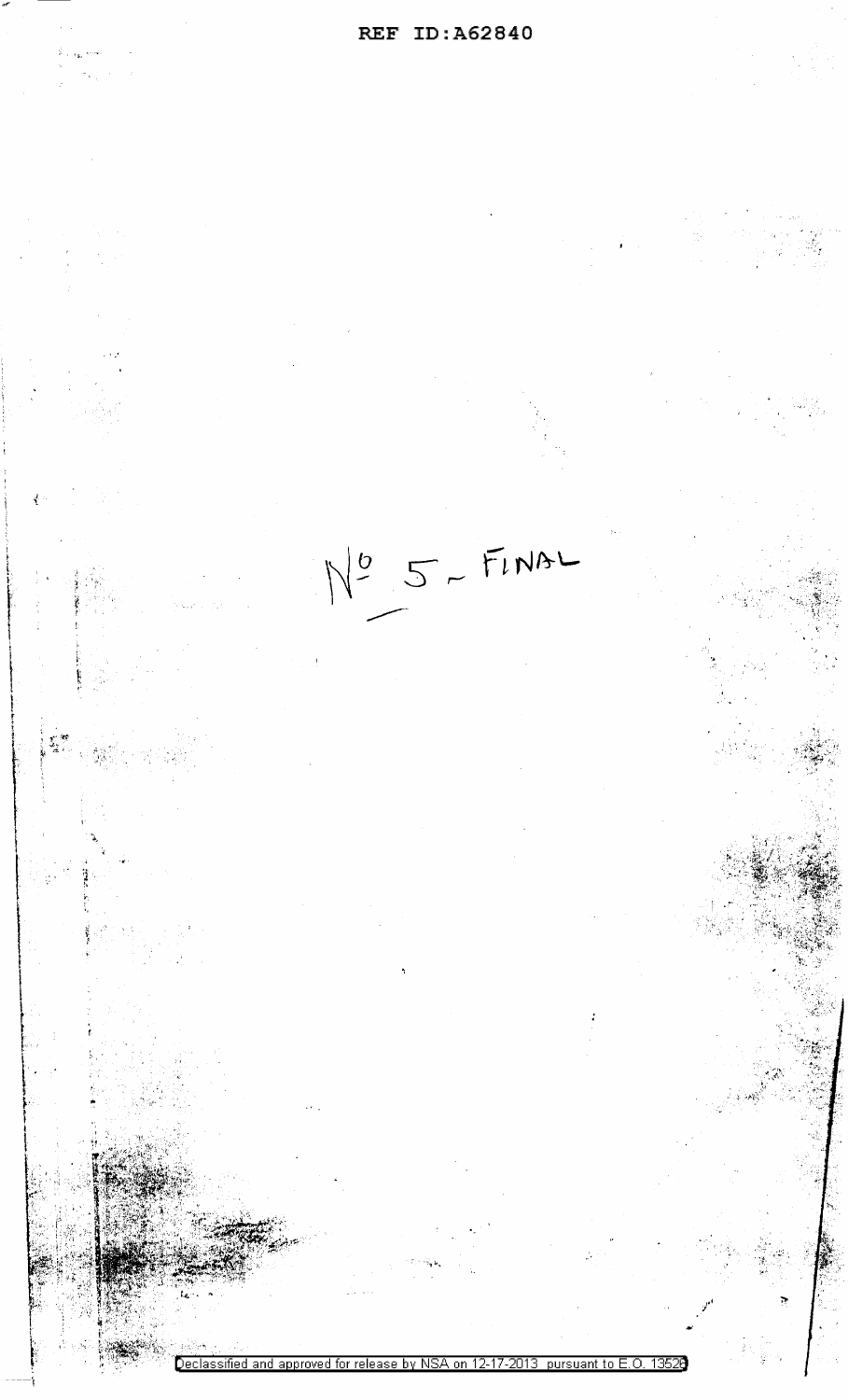### **CONFIBENT%4L**

Lecture No. 5 1st Draft

..  $\overline{\phantom{a}}$ ....

For a half century following the close of the Civil War, cryptology in the eyoyed a period of hibernation from which it Winkle, but weaker. This is perhaps understandable if we take into account the fact that the United States was able to enjoy a long era of peace, broken only he United States was able to enjoy a lot<br>
the will Spain, so 1898. briefly by **one** short war., the spenish-doversers, or  $\frac{10}{100}$ . For over three decades <br>red. to be little or no interest in or appeared tobe little or no interest in or there wester need for, cryptologic operations, except such as were required for the communications of' the Department of' State. The military and naval services apparwas ently felt that in time of peace there  $\frac{1}{2}$  no need for either cryptography or cryptanalysis, and since it looked as though the US was going to enjoy peace for ..  $\bullet$   $\bullet$  an indefinitely long time, those services, did not think it necessary or desirable to engage in cryptologic studies. Of course, the War Department and the Army still had their route ciphers and cipher disks; the Navy Department and the Navy had their disks for producing monoalphabetic ciphers; and the Department of State had a code more or less specifically designed for its communications. Everything on the international scene, so far as concerned the US, was quiet. Let Europe fight - it was not of our way of life or our affiar.

The long hibernating period was briefly broken by one episode that may interest you. I had not planned to bring it to your attention in this brief history but certain events in the very recent past lead me to tell you about it. I refer here to the very small popular-vote majority by which Democratic candidate Kennedy won the Presidency over Republican candidate Nixon, and the consequent talk. about the possibility of an upset when the electoral college would convene to do its work. The very same sort of situation occurred in the presidential election of 1876, in

## CONFIDENTIAL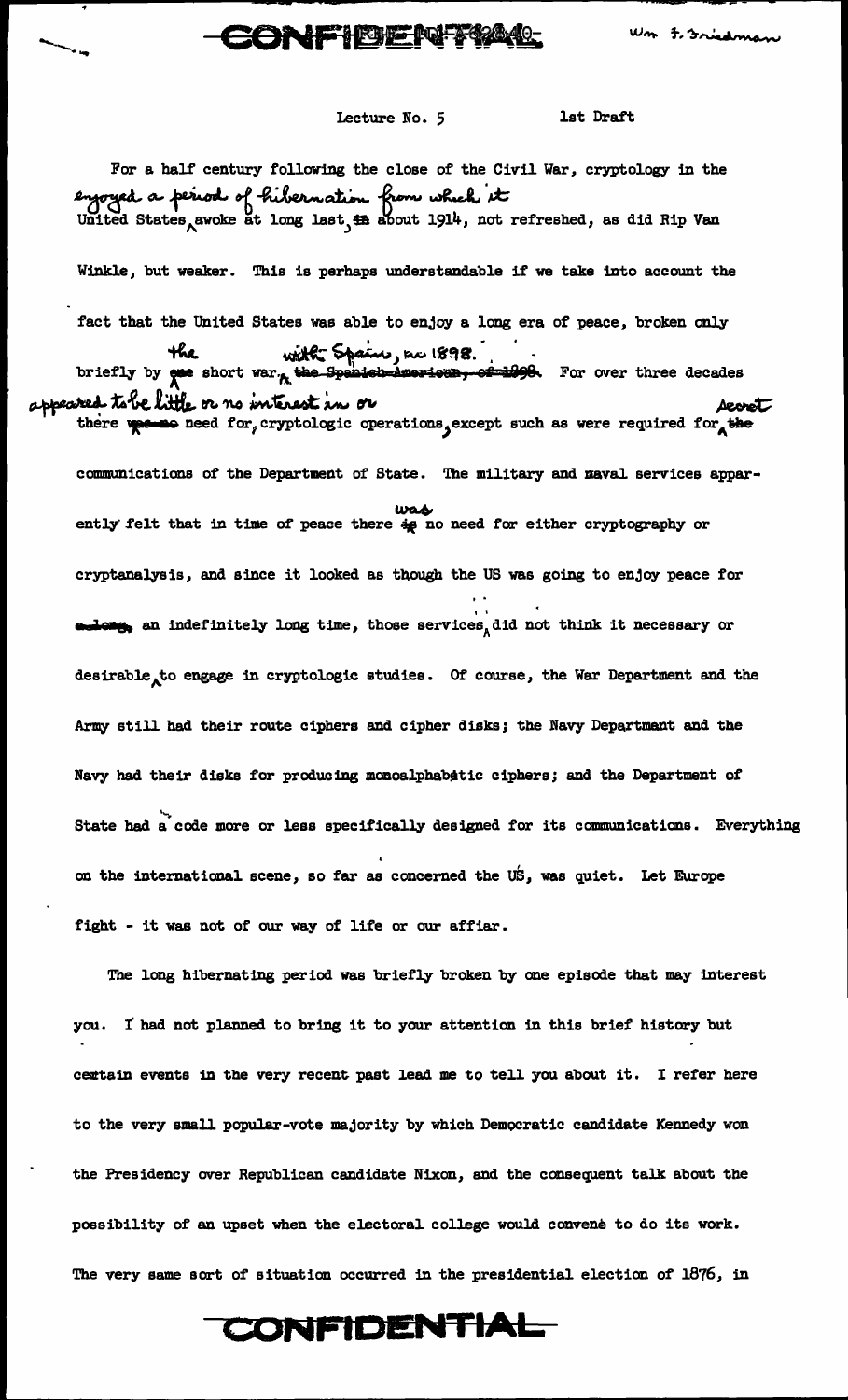## CONFIELPTIAL

which Democratic candidate Samuel. J. Tilden was pitted against Republican candidate Rutherford B. Hayes. On the besis of early returns Tilden seemed to be easily the winner. Going to bed on election night, 8 November 1876, Hayes conceded to Tilden and the newspapers next morning in fact reported a Tilden victory. But a couple of days after the election it began to appear that perhaps Tilden's victory was not sure, and his supporters began maneuvers to try to make it certain by taking advantage of our peculiar system of electing a president, peculiar because it is the electoral, not the popular, vote which determines who is to be president. Two days after the people had voted it became clear that Tilden would have 184 electoral votes, just one vote short of insuring victory, whereas Hayes would have only 163, thus needing 22 more. The Tilden supporters began a frantic campaign to get that one additional vote and they didn't hesitate to try bribery, a rather serious piece of business obviously requiring a good deal of secrecy. Of course, many telegrams bad to be exchanged between the Tilden headquarters in New York City and confidential agents sent to certain states where electoral votes could perhaps be purchased; telegrams also had to be exchanged among secret agents in the field. About 4oo telegrams were exchanged and about 200 of these were in cryptographic form. Because of communication difficulties two almost-consummated deals fell. through; a third deal failed because the electors were honest Republicans not susceptible to bribery. The existence of these telegrams remained unlmown for months. But the outcome of the election remained in doubt because four states, Florida, South Carolina, Louisiana and Oregon each sent two groups of electors, an event not foreseen and provided against in the Constitution. A crises arose and the country seemed on the verge of another civil war. By an act of 29 January 1877,

CONFIDÊNTIAL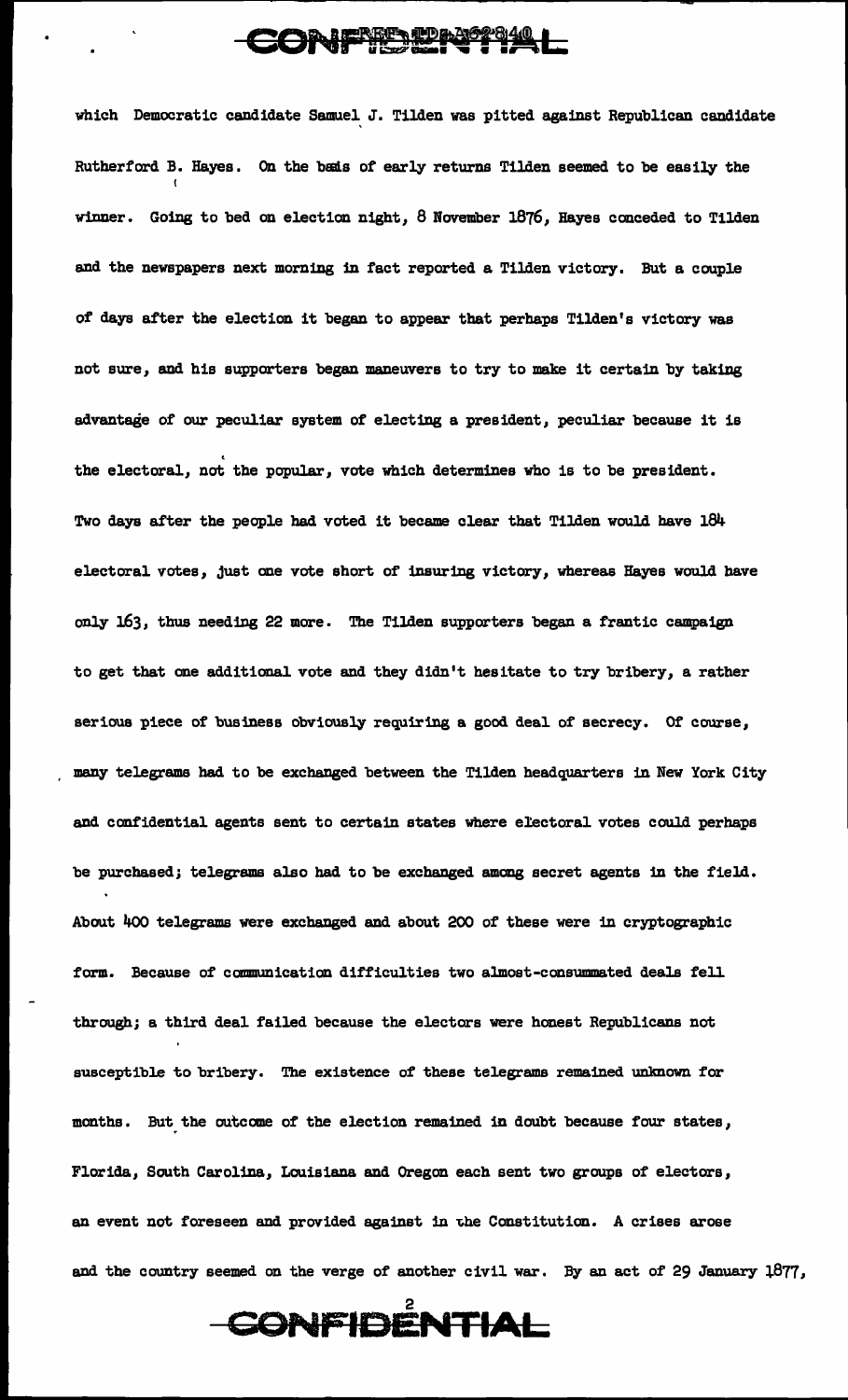# REE ID:A62840

...

Congress created a special electoral commission to settle the disputed elednral votes in the four states. The commission voted in favor of the Hayes electors in each case and Hayes entered the White House. But it was only sane months afterward that tbe telegrams to which I have referred were brought to light and a situation arose which Congress felt it had to look into. Sanehow or other, copies of the telegrams came into the possession of a Republican newspaper, The New York Tribune, 1n the summer of 1878, and two members of its staff succeeded in solving those in cryptographic form.

Those of you who are interested in the political aspects of this intriguing story will find excellent reading material in various books dealing with it. Those of you who are interested only in its cryptologic aspects will find excellent material in the following three documents:

- (1) "The Cipher Dispatches", The New York Tribune, Extra No. 44, New York, (14 January) 1879.
- (2) Hassard, John R. G., "Cryptography 1D Politics", The North American Review, Vol CXXVIII, No. 268, March 1879, pp 315-325.
- (3) U.S. House Miscellaneous Documents, Vol 5, 45th Congress, 3rd Session, l.878-79.

The Congressional House Committee designated to conduct the investigation was named "The select Committee on alleged frauds 1n the Presidential Election of 1876." In the course of the investigation, the Committee called a Professor Edward S. Holden, of the United States Naval Observatory in Washington. I think he was a captain in the Navy and specialized in mathematics. The Tribune had brought him into the picture and Proffessor Holden solved the ciphers but only after Mr. John R. G. Hassard, the chef of The Tribune staff, and his colleague, Colonel William M. Grosvenor, also of that staff, bad reached a solution.

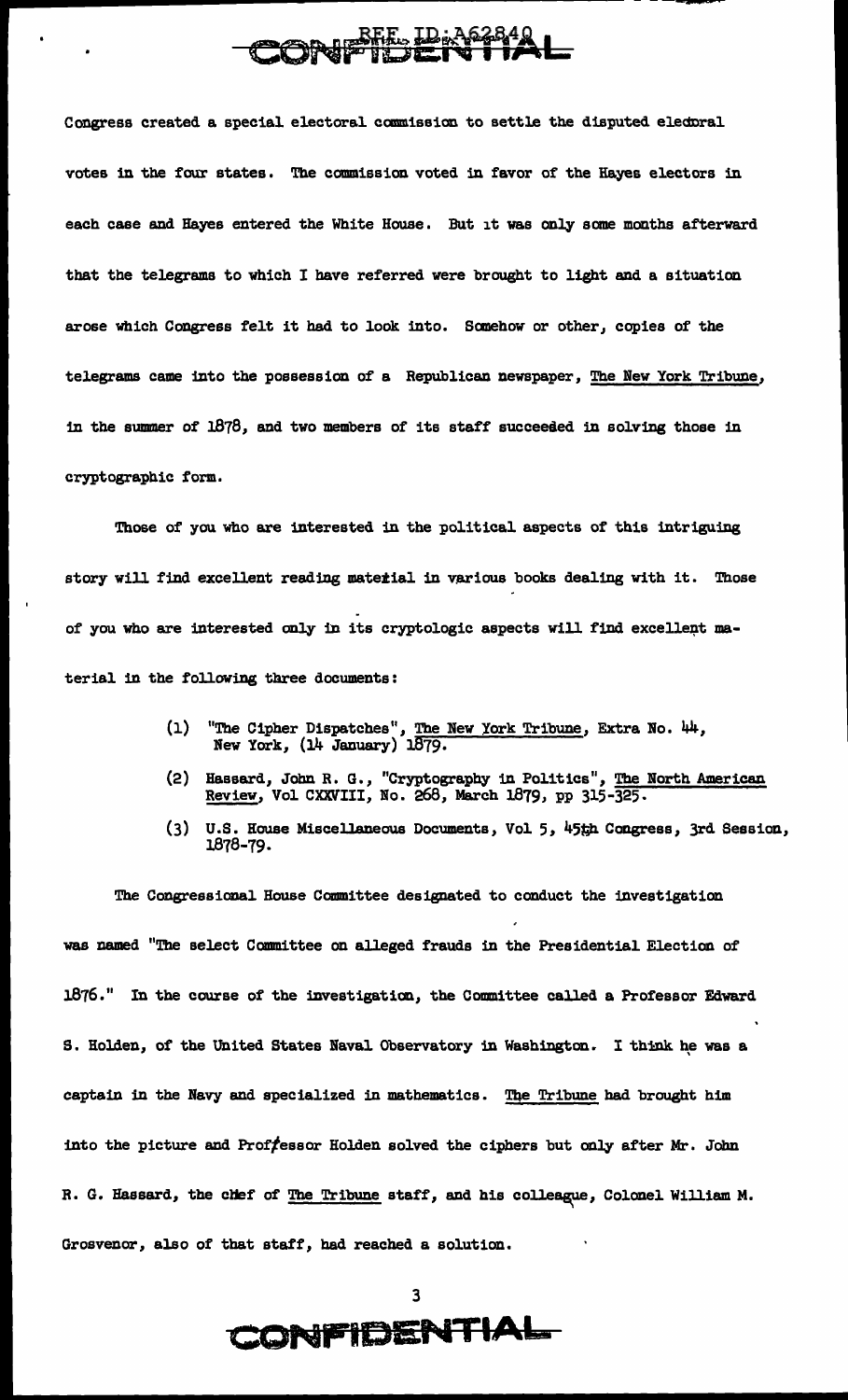**REFINING 2840 LAL** 

Professor Holden's testimony is of considerable interest. He presented his solution of the nearly 200 cryptograms entered in evidence. His testimony is summarized in a letter dated 21 February 1879 and it sets forth all the cryptosystems used by both parties, together with their keys and full details of their application. In that letter, Professor Holden makes the follow statement: "By September 7, 1878, I was in possession of a rule by which any key to the most difficult and ingenious of these (the transposition cipher of the Democrats)could infallibly be found." Holden worked out the transposition keys but in this he was of course anticipated by the Tribune cryptanalysts. There were in all 10 different keys, two for messages of 10 words, two for messages of 15 words, etc, up to and including two for messages of 30 words. Here is the complete table of  $\boldsymbol{\notin}$  keys:

#### Leave one quarter page space

You may be wondering why there are two transposition keys for each length of message fran 10 to 30 in multiples of 5. The two keys constituting a pair are related to each other, that is, they bear a relationship which one of the Tribune cryptanalysts, Hassard, termed "correative", but which we now would call an "encipher-decipher" or "verse-inverse" relationship. Either sequence may be used to encipher, the other to decipher a message. For example, key III consists of the following:  $8-4-1-7-13...$  etc, and the correlative, key IV, is  $3-7-12-2-6...$  etc. A cipher message of 15 words can be deciphered either by (1) numbering its words consecutively and then assembling the words in the order  $8-4-1-7-15$ , or by (2) writing the sequence  $3-7-12-2-6...$  above the words of the cipher message and then assembling the thus-numbered words according to the sequence  $1-2-3-4-5...$  Thus, there were,



### **CONFIDENTIAL**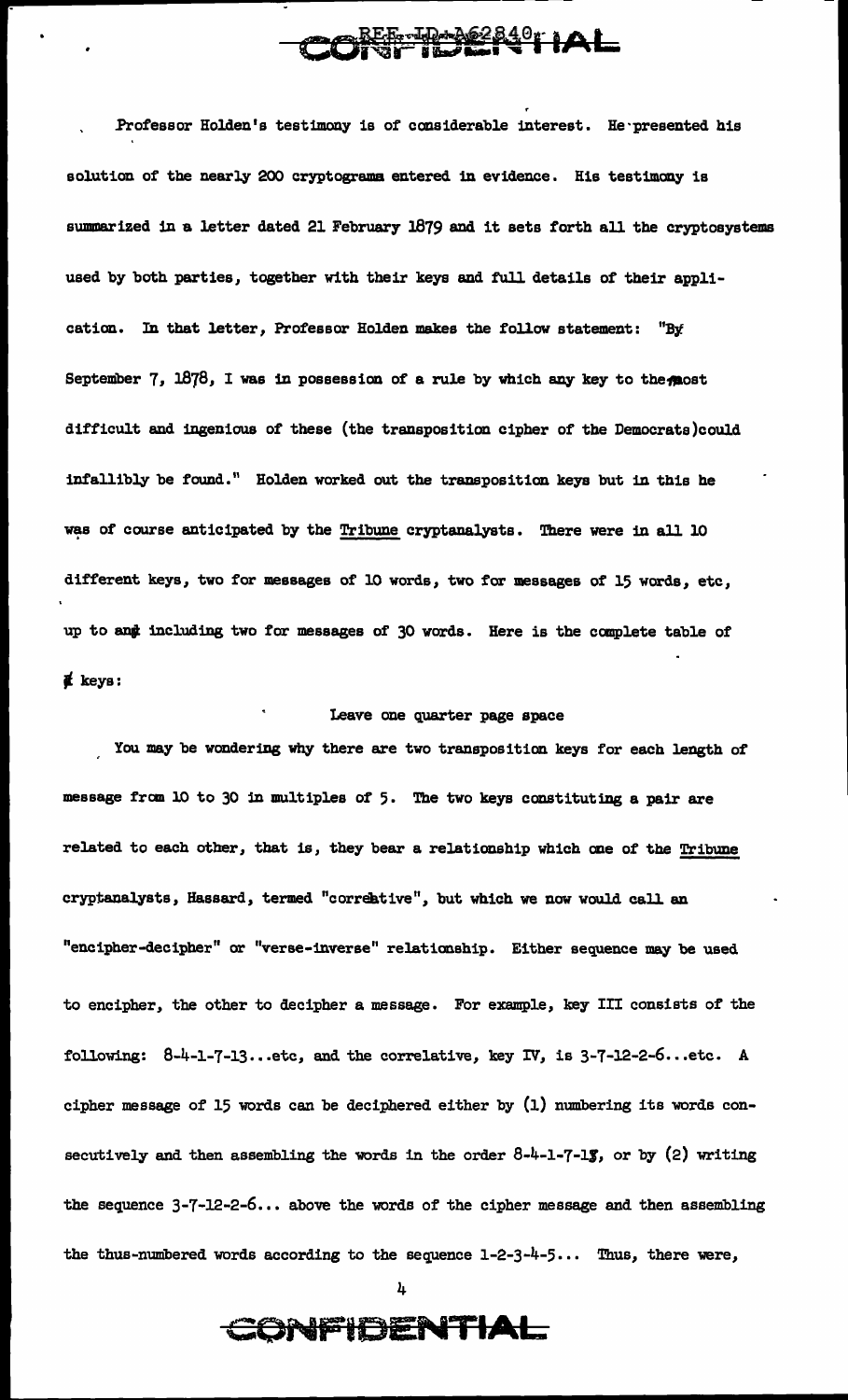#### REF ID:A62840 **CONFIDENTIAL**

in reality, not ten different transposition keys but only five. In the case of each pair of keys one of them must have been the basic sequence, the other the ' inverse of it.

I suspect that the basic or "verse" sequences of numbers were not drawn up at random but were derived from words or phrases; and I suspect that the oddnumbered ones are the "verse". I have not had time to try to reconstruct them. Perhaps some of you may like to make the attempt. You will notice that in the oddnumbered keys, the positions of sequent digits reflect an underlying key word or

#### phrase.

In addition to transposition, this system involved the use of code words to

represent certain words and the names of certain persons and places, and numerals.

There were also a few nulls. Here is the entire vocabulary:

#### Leave  $\frac{1}{k}$  page space

Professor Holden adds some comments about this system which are worth presenting:

The essence of this ingenious and novel system consists in taking apart a sentence written in plain English (dismembering it, as it were) and again writing all the words in a new order, in which they make no sense. The problem of deciphering it consists in determining the order according to which the words of the cipher should be written in order to produce the original message.

There is one way, and only one way, in which the general problem can be solved, and that is to take two messages, A and B, of the same number of words, and to number the words in each; then to arrange message A with its words in an order which will make sense, and to arrange the words of message B in the same order. There will be one order - and only one - in which the two messages will simultaneously make sense. This is the key.

It appears that Professor Holden did not note the verse-inverse relation in

each pair of sequences, or, if he did, he failed to mention it, as Hassard did in

his article •

There were enough messages to permit of establishing the meanings of the code words used, so that the plain text of practically all the messages in this, the most complicated of the cryptosystems involved in this bizarre political episode,

CONFIDENTIAL

became quite clear. 5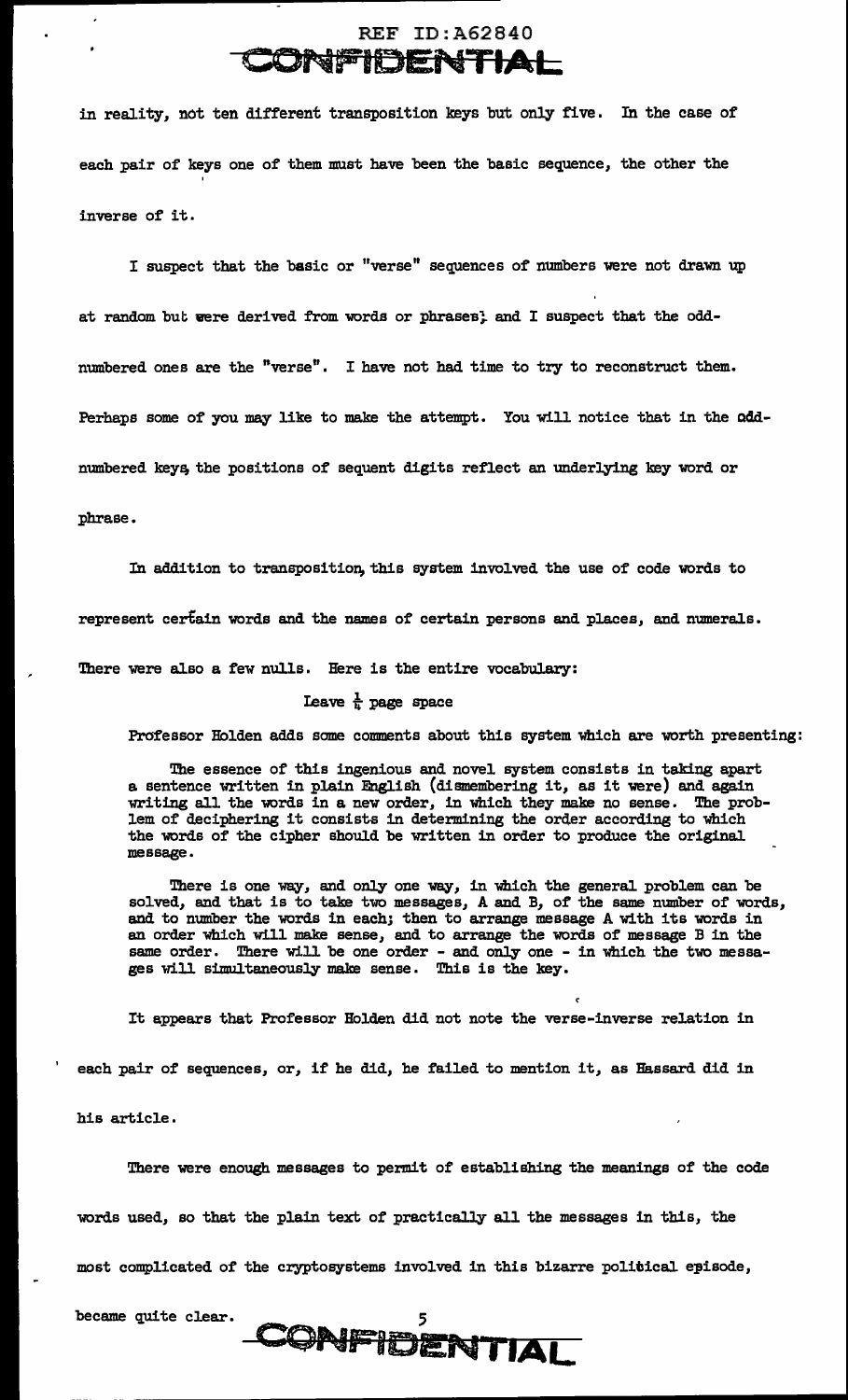#### $\sum_{\mathbf{A}} \mathbf{R} \mathbf{E} \mathbf{I} \mathbf{D} : \mathbf{A} \leq 2840$ CONFI<del>DENTIAL</del>

--------------------------~--::---~~~~~--- - -

Another system used by the conspirators employed a 2-letter for one letter er substitution and was based upon a 10 X 10 checkboard. Apparently neither Professor Holden nor the Tribune cryptanalysts recognized the latter principle, nor did they find that the coordinates of the checkerboard employed a key phrase, nor did they realize that the same checkerboard, with numerical coordinates, was used for the two-digit for one letter substitution. Here are two of the messages exchanged by the conspirators, one in the letter cipher, the other in the figure cipher: Leave  $\frac{1}{k}$  page space

They are long enough for solution, if you wish to try to solve them and find the key phrase, which should amuse you by its appropriateness.

There were several other systems involved, but I am going to have to pass them by because they hardly deserve attention 1n this brief history. I do, however, want to call your attention to the very close resemblance between the wordtransposition ciphers characterized by Professor Holdan as "the mostaifficult and ingenious" of the ciphers he. solved, and the USMIC route ciphers described in the preceeding lecture. Yet, not only he but also the Tribune amateur cryptanalysts solved those ciphers without too much difficulty, even though they were technically more complex. I think their work confirms my own appraisal of the weakness and futility of the route ciphers used by the USMl'C in the Civil War.

Let us now go on with cryptologic history after this digression. into the realm of what may be called political cryptology. I do not know what the Department of mtate used for cryptographic communications in the years following the Civil War. Probably it was a small code, even an adaptation of some commercial code. But in an article entitled "secret Writing", which appeared in Century Magazine,

6

**CONFIDENTIAL**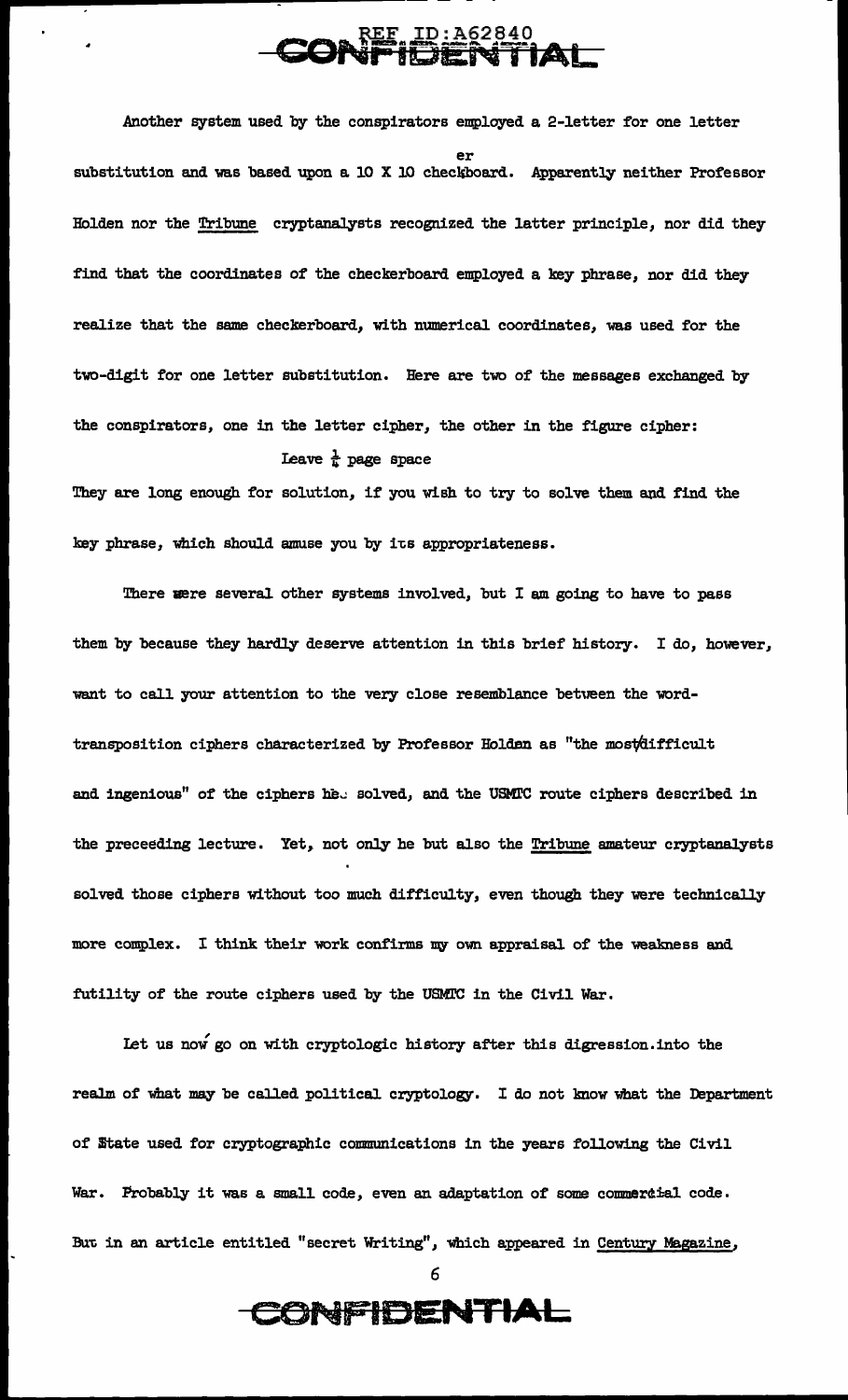#### REF ID:A62840 **CONFiDEN-a·nAL**

Vol LXXXV, November 1912, No. 1, a man named John B:. Haswell, apparently a code clerk in the Department, referred to a new code of the department in the following

terms:

The cipher of the Department of State is the most modern of all in the service of the Government. It embraces the valuable features of its predece It embraces the valuable features of its predecessors and the merits of the latest inventions. Being used for every species of' diplomatic correspondence, it is necessarily copious and unrestricted in its capabilities, but at the same time it is economic in its terms of expression. It is simple and speedy in its operation, but so ingenious as to secure absolute secrecy. The construction of this cipher, like many ingenbus devices whose operations appear simple to the eye but are difficult to explain in writing, would actually require the key to be furnished for the purpose of an intelligible description of it.

Only four years later a certain telegraph operator and code clerk of the state Department proved how vulnerable the Department's system of enciphered code really was. His name was Herbert 0. Yardley and many of you may know a bit about him because he was the author of a famous or infamous book (depending upon whose side  $you're \phi$  on) entitled The American Black Chamber, which was published by the Bobbs-Merrill Co. in 1931. So far as I know it is the only book which cannot legally be reprinted in the United states because a special law passed in 1934 makes it a criminal offense to do so. That is quite a story in itself' but I cannot tell it now. So if you happen to own a copy of the first and only American edition, don't let it get away from you, because you can only obtain another copy of it by a more or less "under the table" deal or may only be able to purchase an English edition by a similar sort of deal. But to return to that State Department cryptosystem considered by Haswell "to secure absolute secrecy", here is the cover page of Yardley's 21-page typewritten analysis.

Leave  $\frac{1}{k}$  page space

Yardley was quite wrong in thinking that his was the first successful attempt to solve a problem in enciphered code, for in Europe successful attempts on more complicated cases were often the rule and I imagine that British crypt@enalysts

CONFIDENTIAL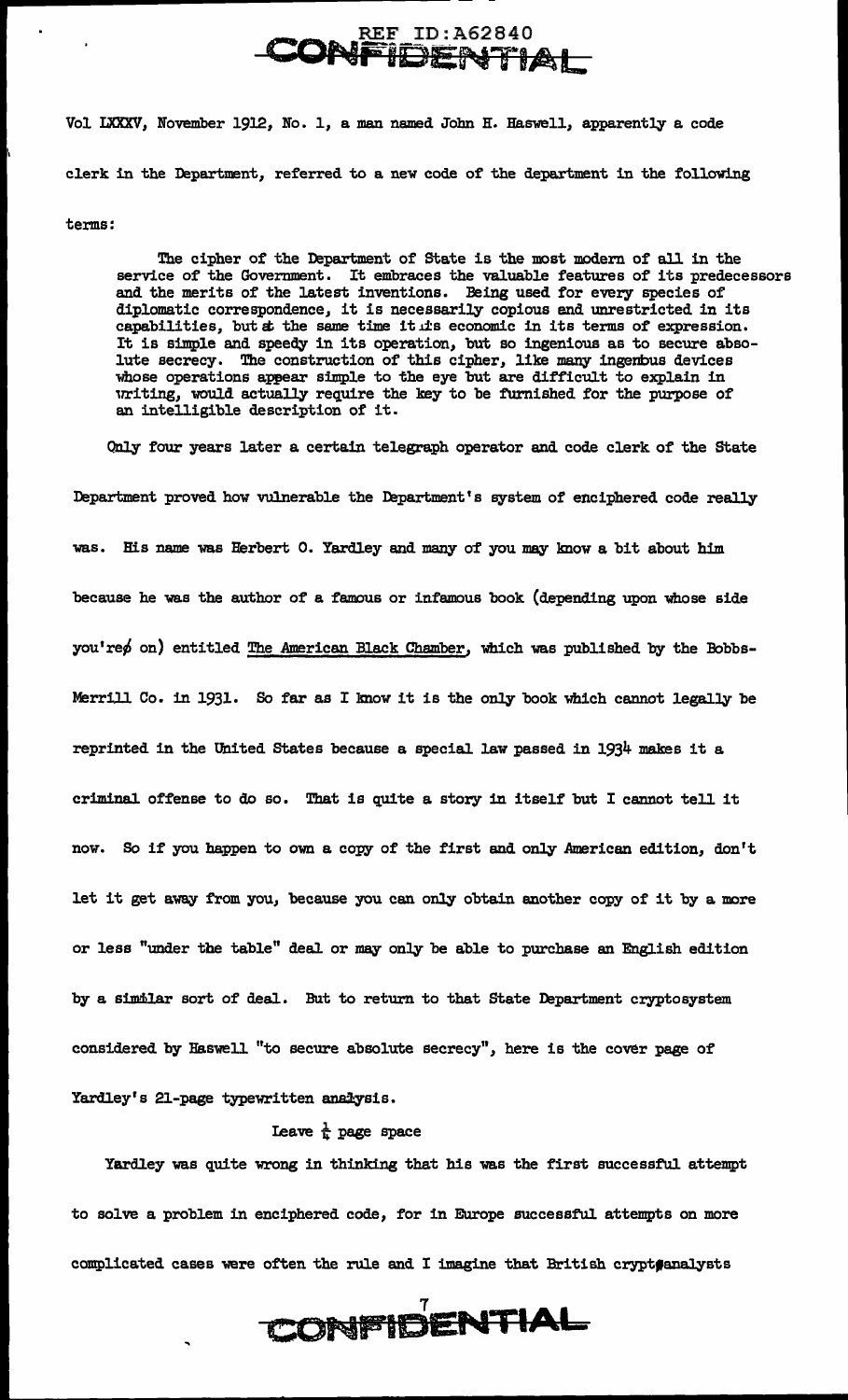### **REF ID: A62840** CONFIDENTIAL

could have and perhaps did read State Department messages as a more or less routine matter. For in Europe, cryptanalytic studies were going on apace during the years of American neglect of such studies.

In our Navy the monoalphabetic ciphers continued in use until the middle of the eighties, when several naval officers were designated to prepare a more suitable system based upon a code particularly for naval communications. The system they worked out involved a very large codebook, 18" long, 12" wide and 2" thick, which had the official title The U.S. Navy Secret Code, and an accompanying but separate cipher book almost as large and designated as The Book of Key Words. In addition to these two books was a third book called "General Geographical Tables. The system was placed into effect on 1 December 1887. About ten years later a new edition of the third book was placed into effect. Later I will show you a mostt historic message sent in that clumsy system of secret communication.

In our Army in the middle eighties, too, a code was also prepared, and its composition and format hardly shed laurels upon those responsible for its production because it was merely a counterfeit of  $\sharp\sharp\sharp$  a commercially available small code first published in 1670 for use by the general public under the title Telegraphic code to ensure secresy in the transmission of telegrams, by Robert Slater, Secretary of the French Atlantic Telegraph Co. As to the nature of the code, I will quote

from Slater's own "Short explanation of the mode of using this work."

It is a numbered Telegraphic Dictionary of the English language, of which each word bears a distinctive No. (from 00001 to 25000, with exactly 100 words' per page), and the method of using it is by an interchanging between correspondence that a further No. is to be added to or deducted from the number in the code, of the word telegraphed or written, to indicate the real-word in-<br>tended, thus a "Symbolic" or "Dummy Word" is telegraphed, the meaning of which can only be read by those who have the key to the secret of how many should be added to or deducted from the number in the Code, of the "Dummy Word" to find the word meant.

8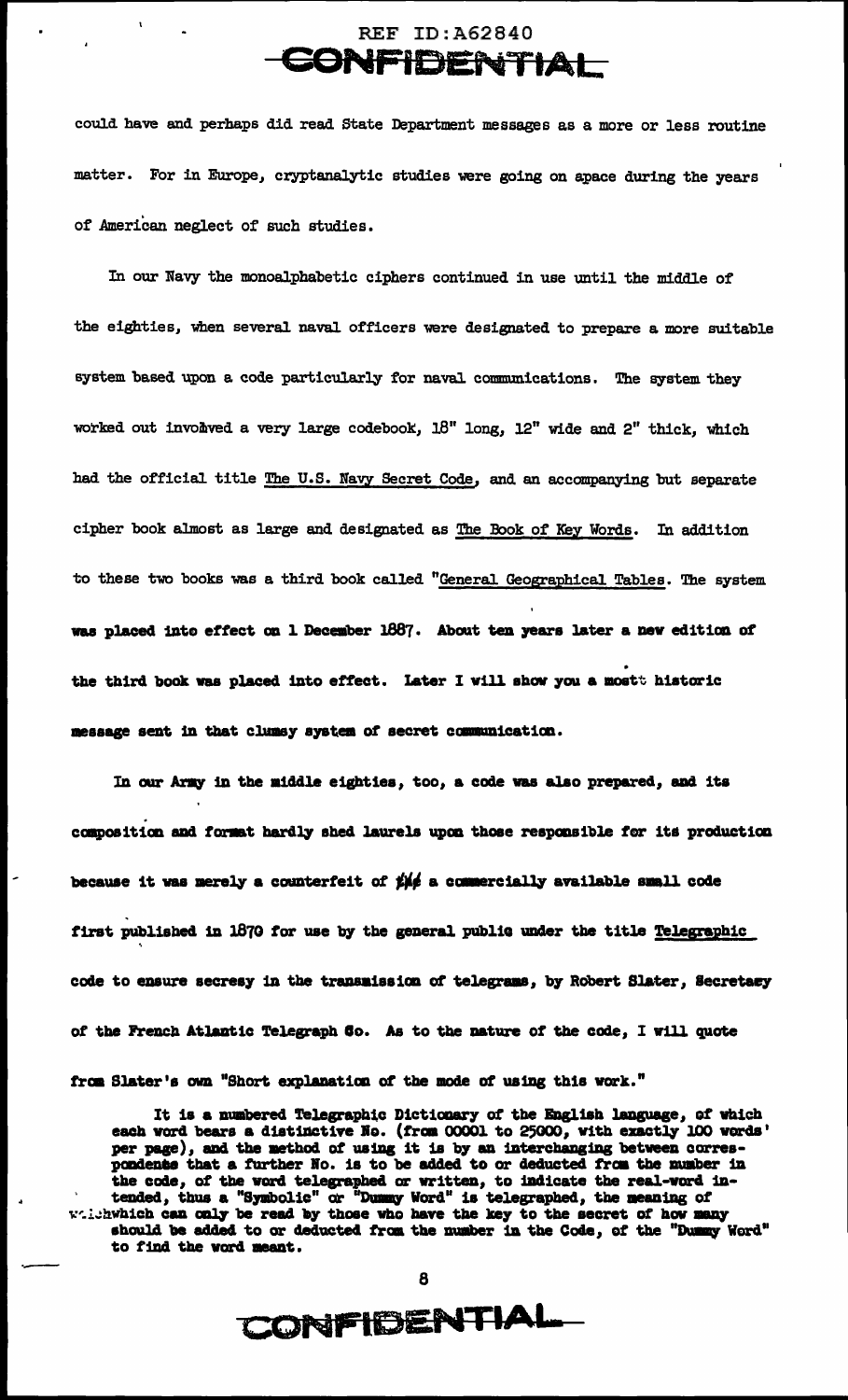

Here te have a sentence of 116 words with a meaning which is quite murky but I think you will gather its import. The system as thus far described is what we now call an additive or subtractor method. But in the detailed instructions Slater goes one step further and suggests that instead of telegraphing the code numbers resulting from addition or subtraction, the words standing alongside the sum (or difference) of the mathematical operation be sent.

Slater's code must have met with popular acclaim because by 1906 it was in its fifth edition. You may like to see the title page of the second adition (1879), a copy of which is in my collection. I wish I had a copy of the very first edition but not even the Library of Congress has one, that's how scarce it is. To get on with the story, in 1885 the War Department published a code for its use and the use of the Army. Here is a picture of its title page. The only difference between it and the title page of the 2nd edition of Slater's Code is in the spelling of the word secrecy, as you can easily see in the picture I show you next. It would appear that Col. Gregory was just a bit deficient in imagination because not only did he simply borrow the basic idea of Slater's code but also when it came to preparing the rules for and examples of enciphering the code groups the colonel used the identical rules and wording and even the same type of transformations that are found in Slater's original. Let me show example of Slater's code side by side with the same example from Gregory's:

Leave /2 page space

CONFIDENTIAL

9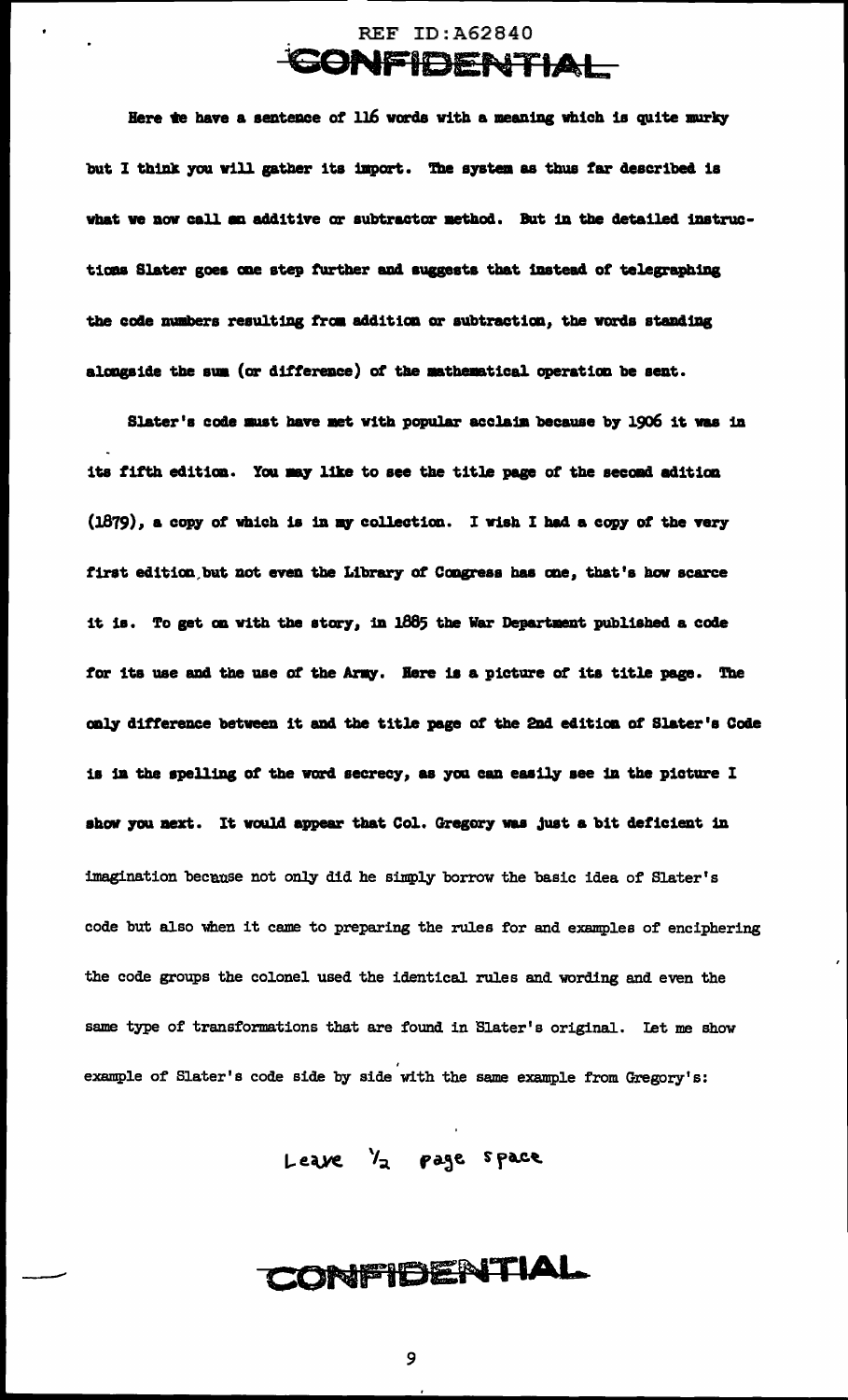### REF ID:A62840 **CoNFIDENTIAL**

All the other methods and examples in the two codes are practically identical. Colonel Gregory gives credit to a civilian aide, in the following terms: "The labor of compiling the new vocabulary has been performed by Mr. W. G. Spottswood. And Mr. Spottswood's work consisted in casting out such words as ABALIENATE and ABANDONEE from Slater's list and replacing them with such words as ABATEMENT and ABATIS. This sort of work must indeed have been arduous. I'm sorry to appear to be so critical of my predecessors in the construction of codes and code systems for War Department and Army usage, but I feel sure you will agree that more imagination and ingenuity could have been employed than were used by Messrs. Gregory and Spottswood.

Col. Gregory prepared a confidential letter to Lieut. General Sheridan, "Commanding Army of' the U.S.", to explain the beauties of' the new code. Again because I'm afraid you won't place too much credence in what I'm telling you, the confidential letter from Col. Gregory to Lieut. General Sheridan is printed in *+oto* in Appendix I, tb .. which I have added Col. Gregory's "Introduction" to the instructions for using the code.

Believe it or not, this was the code that the War Department and the Army used during the Spanish-American War. It was apparently used with simple additive, because in a copy in my collection the additive is written on the inside of the front cover. It was 777. In pages 41-42 of The American Black Chamber the author throws an interesting sidelight on this code system:

> The compliation of codes and ciphers was, by General Orders the meant Army Regulations], a Signal Corps function, but the was [1917] revealed the unpreparedness of this department in the United States. How much so is indicated by a talk I had with a higher officer

**CONFIDENTIAL.**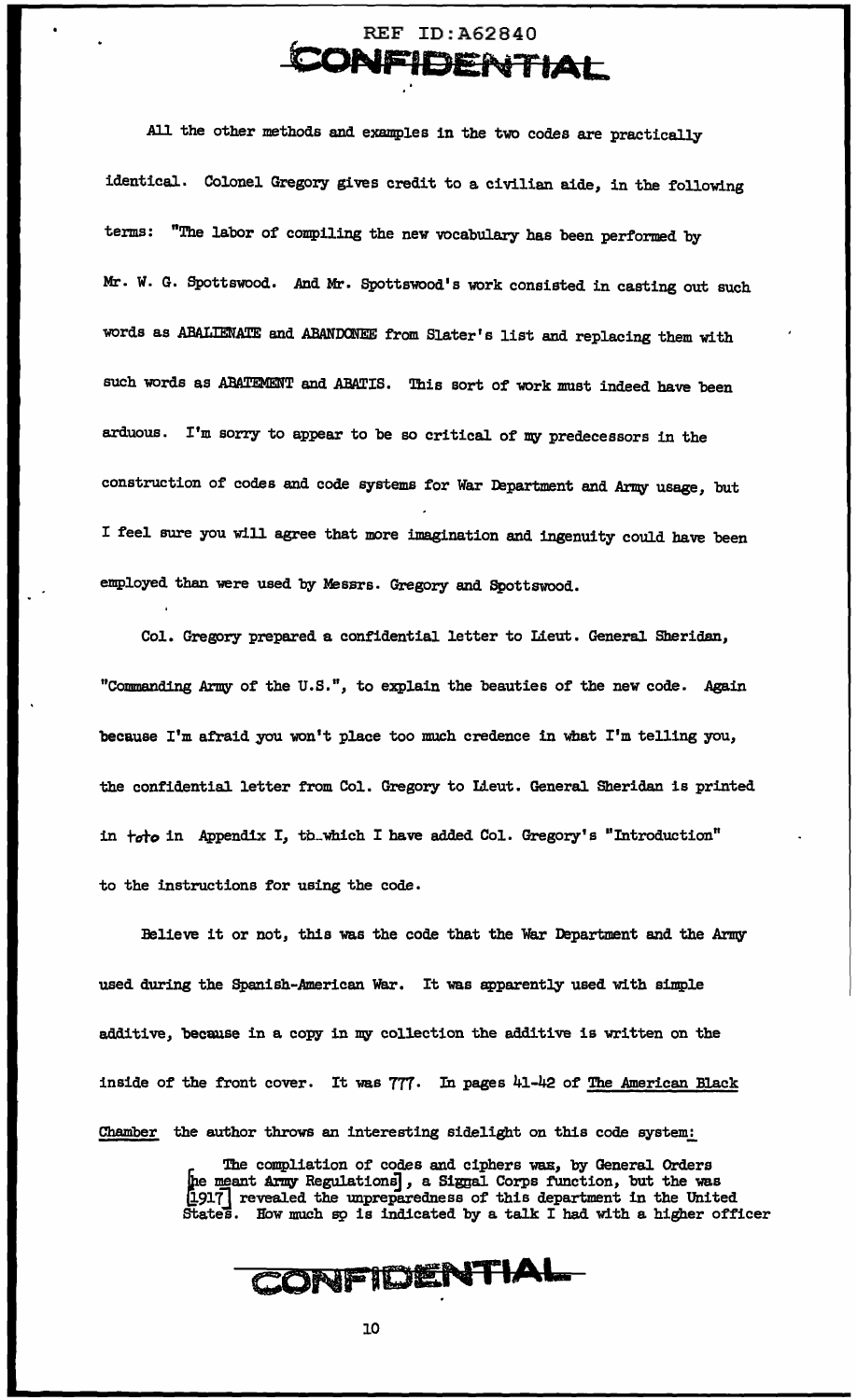### REF ID:A62840 **CONFIDEN ... flAL**

of the Signal Corps who had just been appointed a military attache to an Allied country. It was not intended that attaches should actually encode and decode their own telegrams, but as a part of an intelligence course they were required to have a superficial knowledge of both processes in order that they might appreciate the importance of certain precautions enforced in safeguarding our communications.

When the new attache, a veteran of the old Army, appeared, I handed him a brochure and rapidly went over some of our methods of secret communications. To appreciate his attitude, the reader should understand that the so-called additive or subtractive method for garbling a code telegram (used during the Spanish-American War) is about as effective for maintaining secrecy as the simple substitution cipher which as children we read in Poe's The Gold Bug.

He listened impatiently, then growled: "That<sup>\*</sup>s a lot of nonsense. Whoever heard of going to all that trouble? During the Spanish-American War we didn't do all those things. We just added the figure 1898 to all our figure code words, and the Spaniards never did find out about it.

Although The American Black Chamber abounds with exaggerations and distortions, what the author tells about the inadequacies of United States codes and ciphers in the years just before our entry into World War I are true enough and Fardley' s impatience and satires in this regard are unfortunately fully warranted.

We have noted how inadequately the Army and the War Department were equipped for cryptocommunications in the decades 1890-1910. Let us see how well equipped the Navy and the Navy Department were. For this purpose I have an excellent example and one of great historical significance and interest. You will recall my mention of the appointment of a board of Navy officers to prepare a suitable cryptosystem for the Navy and I told you about the large basic codebook and its accompany±ijg almost as large book for enciphering the code groups. For the story we go back to the time of President McKinley, whose election brought Theodore Roosevelt, a former member of the Civil Service Commission, back to Washington as Assistant Secretary of the Navy. Teddy was an ardent advocate of military and naval preparedness and frankly favored a strong foreign policy, looking forward, in fact, to the ultimate withdrawal of the European powers

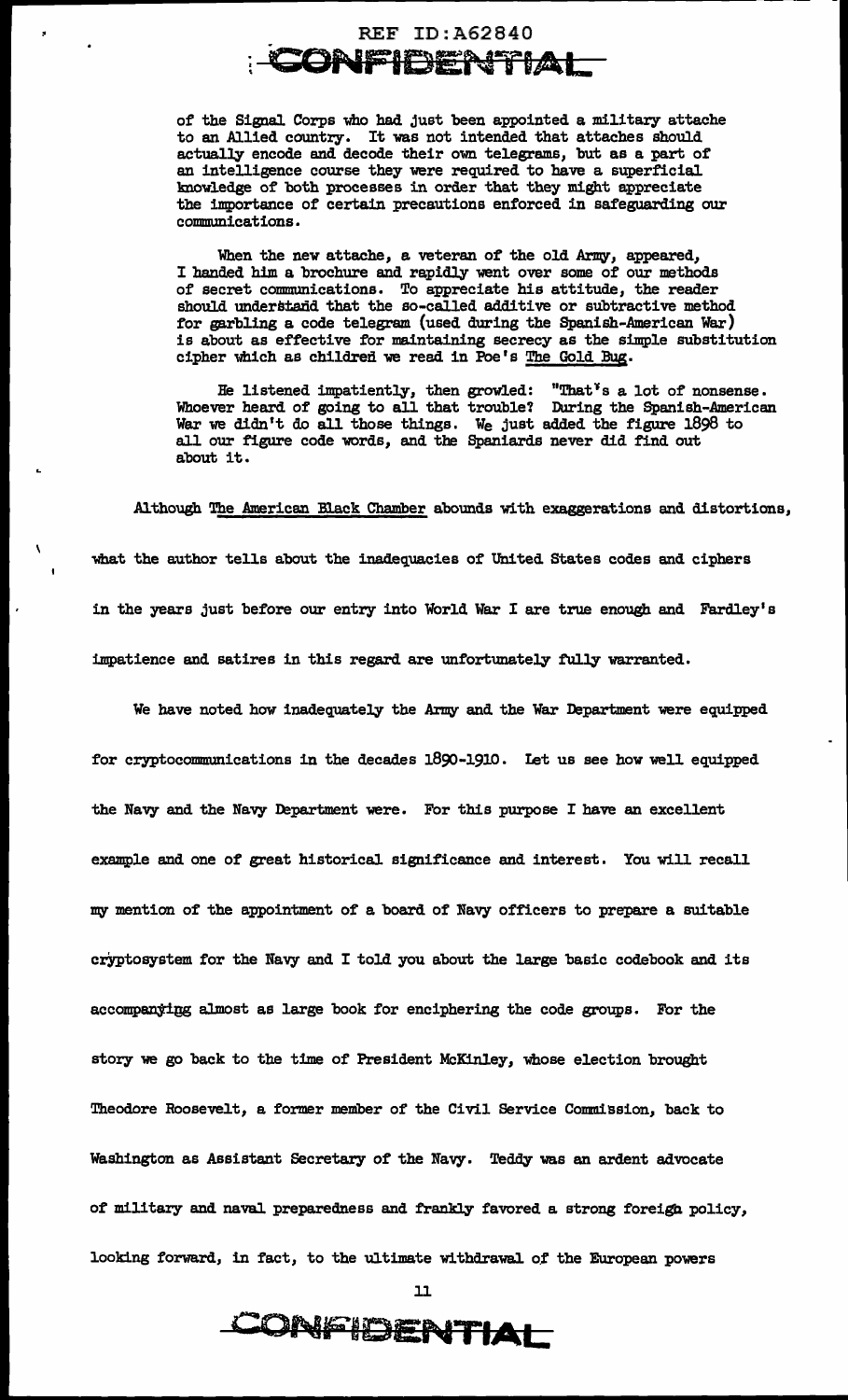### REF ID:A62840 **CONFIDENTIAL**

from the Western Hemisphere. With vigor, he set to work to make the Navy ready. When the Battleship Maine was blown up in Havana harbor on 15 February 1898, Roosevelt sharpened his efforts. During a temporary absence of his chef, John D. Iong, he took it upon himself to instigate the preparations which he had in vain asked the Secretary to make. He ordered great quantities of coal and ammunition, directed the assembling of the Fleet and stirred the arsenals and navy yards into activity. On a Saturday afternoon, ten days after the Maine was blown up, and still in the absence of Secretary Iong, Teddy sat down and wrote out a cablegram to go to Commodore George Dewey. Here it is, with his bold signature at the bottom:

#### Cablegram Leave  $\frac{1}{k}$  page space.

That was the now historic message which alerted Dewey and which resulted in our taking the Philippines from the Spanish,in the war which was declared ten days later on Spain.

I don't know when that classification "Secret and Confidential" was crossed out but it must have been years later, for those three words appear in the plain text of the deciphered and decoded cablegram. Here is a picture of the code cablegram as it was received in Hong Kong:

#### Leave  $\frac{1}{2}$  page space

.And now I show you the deciphered and decoded text, which I produced myself by courtesy of the Chief of the Navy Security Group, who permitted me to consult and use the necessary books from Navy Security archives. To translate a message three steps are necessary. First, the cable words (the peculiar, outlandish words in line 2 - WASSERREIF, PAUSATURA, BADANADOS, CENTENNIAL, etcl) are sought in the cipher book, and their accompanying cable-word numbers set

12

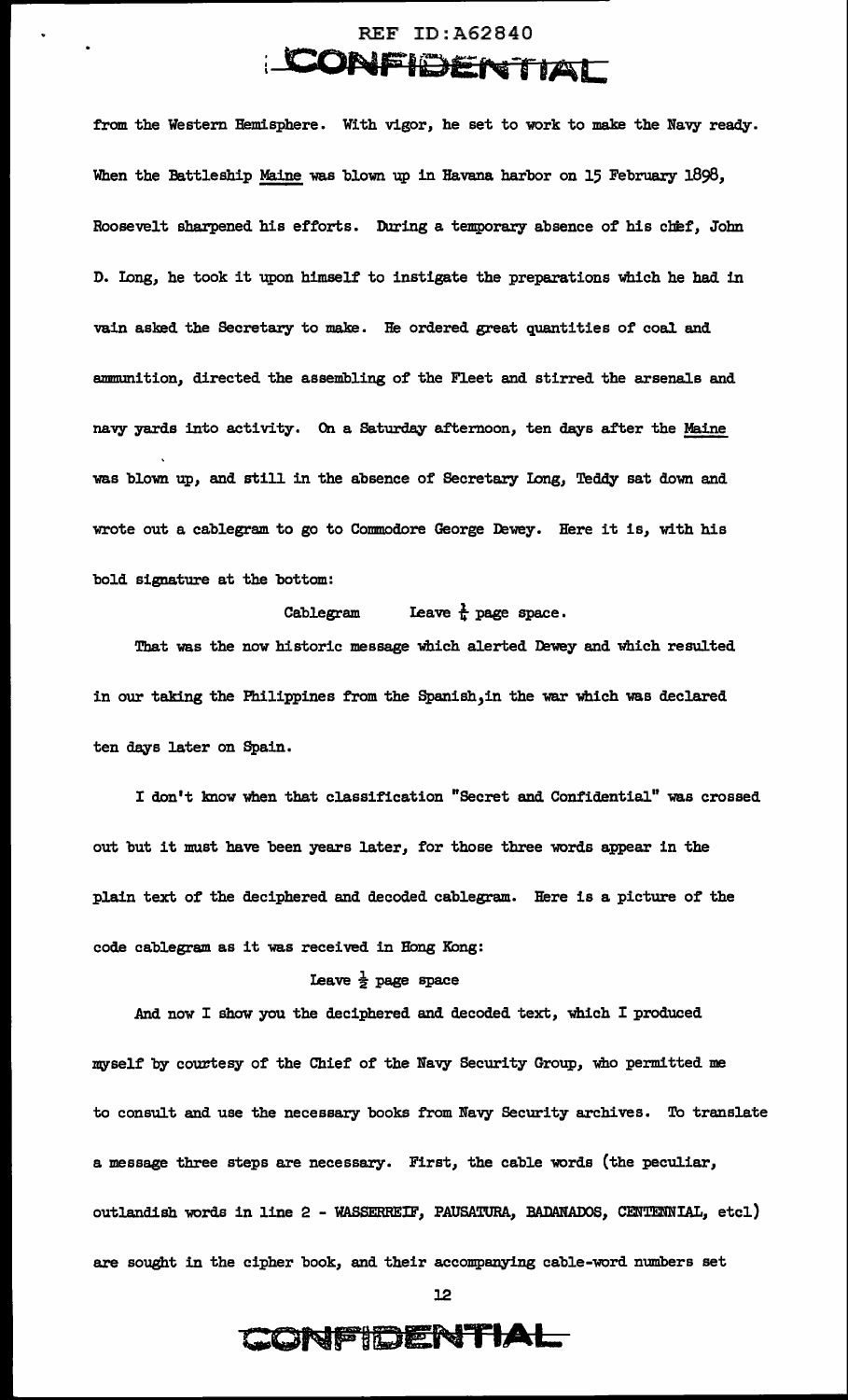#### REF ID:A62840

### . **CONfFIOENTIAL**

down. WASSERREIF yields 99055; PAUSTURA. yields 62399, BADANADOS, 11005; CENTENNIAL, 16820. The next step is to append the first digit of the second cable-word number to the last digit of the first cable-word number to make the latter a six-digit number. Thus 99055 becomes 990556. The six-digit code group number is then sought in the basic code book and its meaning is found to be "Secret and Confidential." The transfer of demonstration of a straightford, mathematical method of solving the Vigenere cipher was published in Berlin during the mid-period of the Civil War in America. If the book created an impression in Europe it was altogether unspectacular; in America it remained unheard of until after the advent of the 20th Century. Although Kasiski's method is explained quite accurately in the first American text on cryptology, Capt. Parker Hitt's Manual for the solution of military ciphers. (Fort Ieavenworth, Kansas: Army Service Schools Press, 1916), the name Kasiski doesn't even appear in it. other books on cryptologic subjects appeared in Europe during this period among which the more important were the following:

#### I.eave *k* page space

Of the foregoing two deserve special mention. The first, by commandant Bazerier, is a book notable not for its general contents, which are presented in a rather disorganized, illogical sequence, but for its presentation'of a cipher device invented by the author, the so-called cylindrical cipher device, a picture of which I now show you. But our own Thomas Jefferson. anticipated Bazeries by a century, and here are two slides describing Jefferson's "Wheel Cypher", copied from the original manuscript among the Jefferson Papers in the

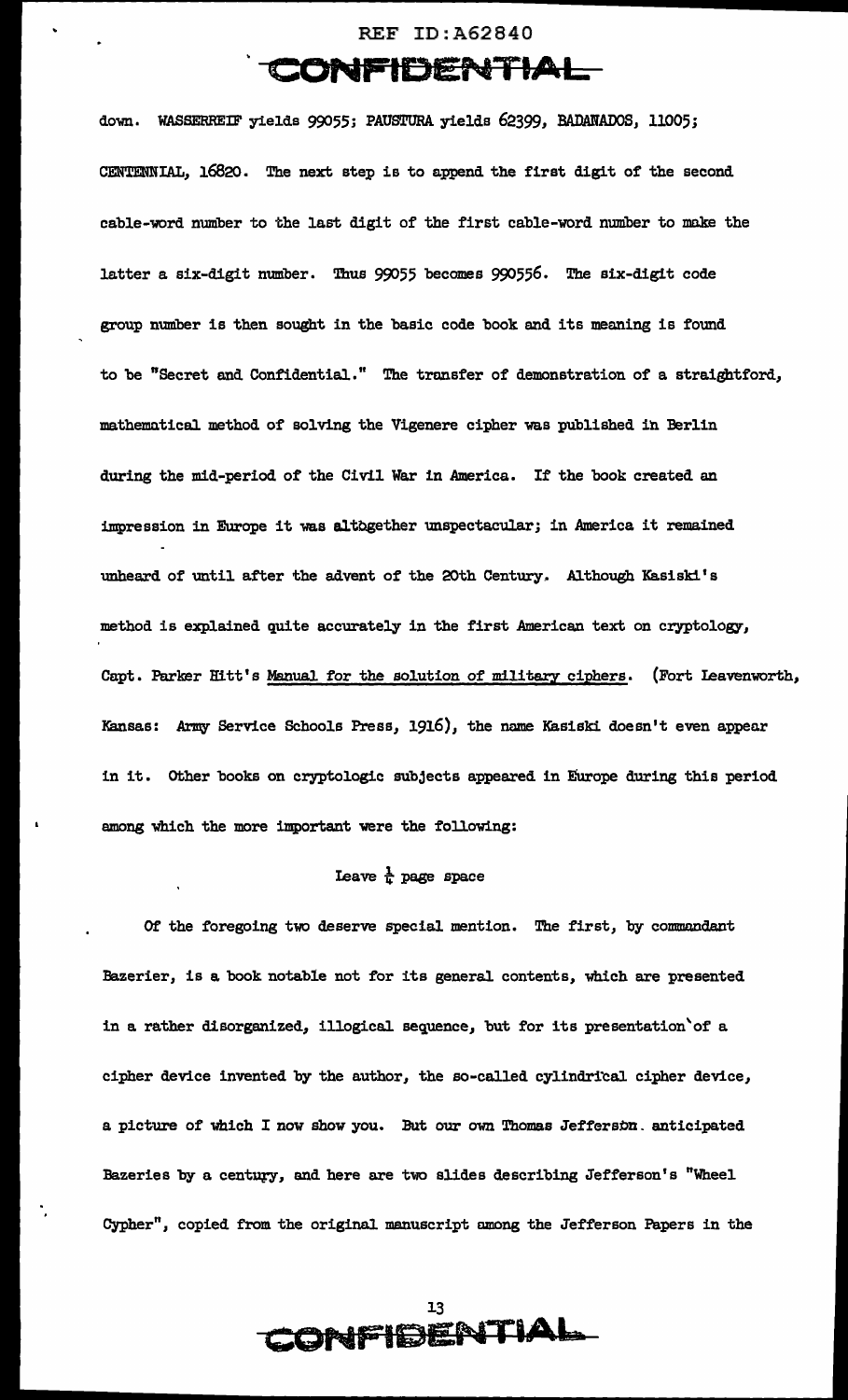# CONFIDENTIAL

 $\ddot{\phantom{a}}$ 

'

Library of Congress. The second book in the foregoing list which is deserving of altration is the one by de Viaris, in which he presents methods for solving cryptograms prepared by the Bazeries cipher cylinder or Jefferson's Wheel Cypher.

It was in the period during which books of the foregoing nature were written and published that the chanceries of European Governments operated so-called Black Chambers, organized for solving the secret communications of one another. Intercept was unnecessary because the governments owned and operated the telegraph systems and traffic could be obtained simply by making copies of messages arriving or departing from telegraph offices on in transit through them. This was true in the case of every country in Europe with one very important exception: Great Britain. The story is highly interesting but I must condense it to a few sentences.

In England from about the year 1540 on-word a black chamber was in constant operation. It was one of two collaborating organizations called The Secret Post Office end The Office of Decipherer.

In the former, letters were opened, copies of them were made, the letters replaced, the envelopes resealed, and if there were wax seals, duplicates were made. Copies of letters in cipher were sent to the Offices of Decipherer for solution and the results sent to the Foreign Office. A famous mathematician, John Wallis, took part in the activities of the Office of Decipherer. But in 1844 a scandal involving these two secret offices caused Parliament to close them dawn completely· so that from 1844 until 1914 there was no black chamber

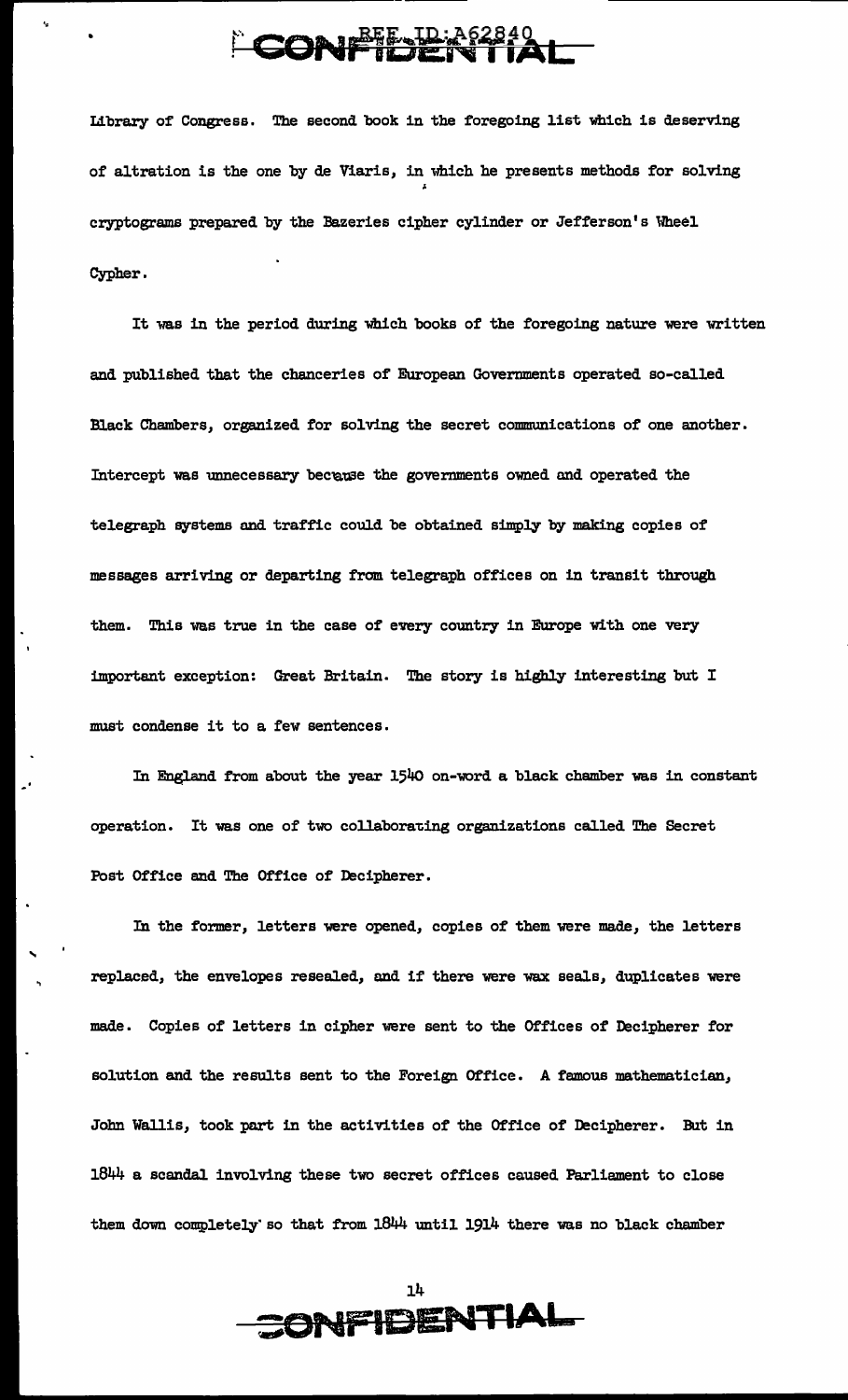#### REF ID:A62840 **CONP IDENTIAL**

at all in Britain. As a consequence, when World War I broke out on the first of August 1914 England's black chamber had to start from scratch, but British brains and ingenuity within a few months built a cryptologic organization • known as "Room 40 O.B.", which contributed very greatly to the Allied victory .. in 1918.

Perhaps the greatest achievement of Room 40 O.B. was an operation which just in the nick of time brought this country into World War I as an active belligerant on the Allied side. The operation involved the interception and solution of what is known as the Zimmermann Telegram, deservedly called the most important single cryptogram in all history. On  $8$  September 1958 I gave an account of this cryptogram, its interception, its solution, and how the solution was handed over to the United States, bringing America into the war on the British side, without disclosing to the Germans just how the plain text was obtained, least of all that it had been obtained by interception and solution by cryptanalysis. My talk, given under the auspices of the NSA Crypto-Mathematics Institute, was recorded and is on file. It took two and a half hours and I didn't quite succeed in· telling the whole story, which you will find in great detail (except for some important technical data not yet available to the public) in a book entitled The Zimmermann Telegram, by Barbara Tuchman, (Date ). Also, you should consult a book entitled Eyes of the Navy, by Admiral Sir William James, (Date ). Both books deal at length with the Zimmermann Telegram and tell how astutely Sir William Reginald Hall, Director of British Naval Intelligence in World War I, managed the affair